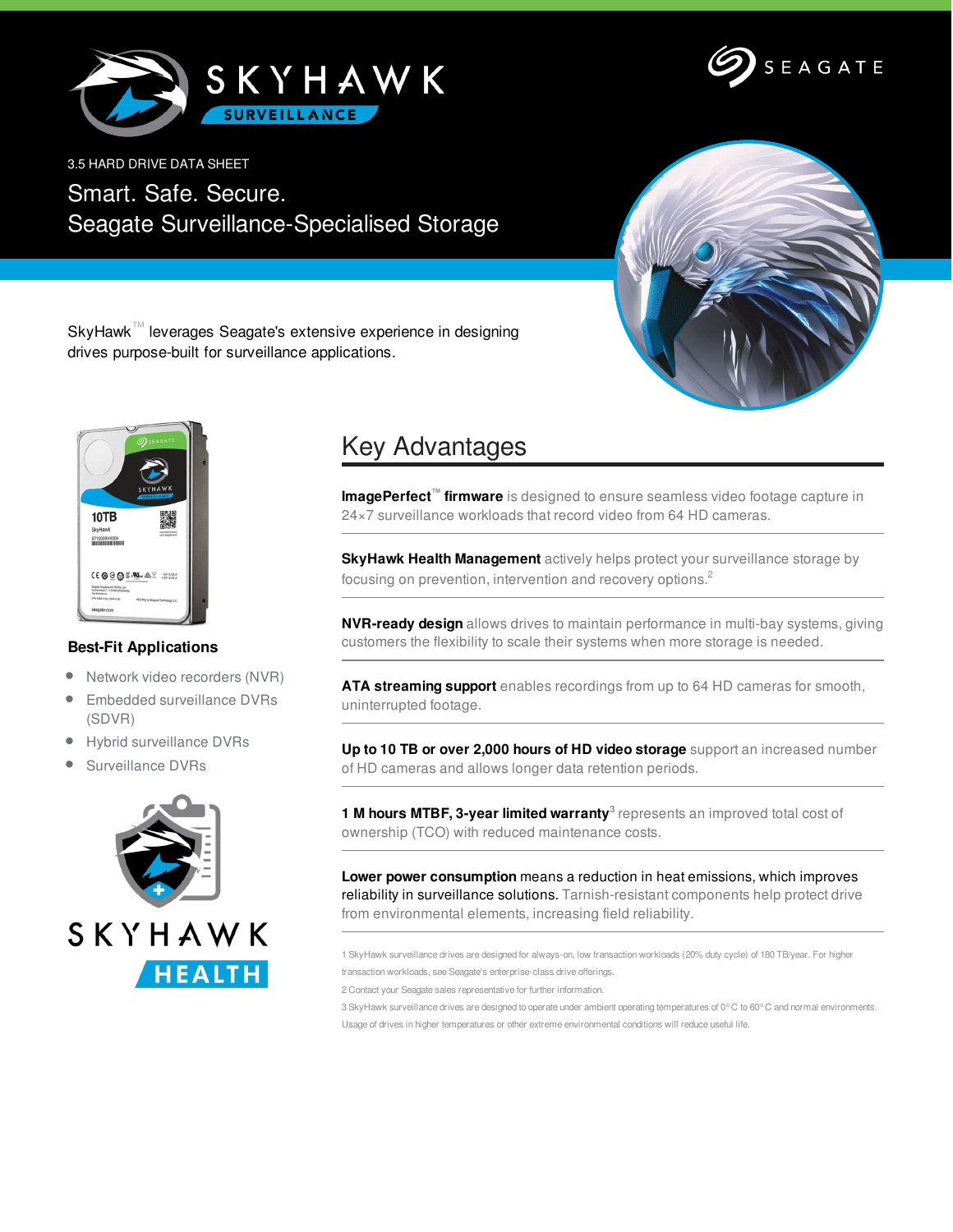



| Specifications                                        | 10 TB              | 8 TB               | 6 TB                          | 4 TB               | 3 TB               |
|-------------------------------------------------------|--------------------|--------------------|-------------------------------|--------------------|--------------------|
| <b>Standard Model Numbers</b>                         | ST10000VX0004      | ST8000VX0022       | ST6000VX0023,<br>ST6000VX0003 | ST4000VX007        | ST3000VX010        |
| SkyHawk "Health Management Included                   | Yes                | Yes                | Yes                           | Yes                |                    |
| Interface                                             | SATA 6 Gb/s        | SATA 6 Gb/s        | SATA 6 Gb/s                   | SATA 6 Gb/s        | SATA 6 Gb/s        |
| <b>Features and Performance</b>                       |                    |                    |                               |                    |                    |
| Drive Bays Supported                                  | $8+$               | $8+$               | $8+$                          | $8+$               | 1 to 8             |
| <b>Cameras Supported</b>                              | Up to 64           | Up to 64           | Up to 64                      | Up to 64           | Up to 64           |
| Max. Sustained Transfer Rate OD (MB/s)                | 210MB/s            | 210MB/s            | 195MB/s                       | 190MB/s            | 180MB/s            |
| Cache (MB)                                            | 256                | 256                | 256                           | 64                 | 64                 |
| Reliability/Data Integrity                            |                    |                    |                               |                    |                    |
| <b>Tarnish Resistant</b>                              | Yes                | Yes                | Yes                           | Yes                | No                 |
| Load/Unload Cycles                                    | 300,000            | 300,000            | 300,000                       | 300,000            | 300,000            |
| Non-recoverable Read Errors per Bits Read, Max        | 1 per 10E15        | 1 per 10E15        | 1 per 10E15                   | 1 per 10E14        | 1 per 10E14        |
| Power-On Hours per Year (24×7)                        | 8,760              | 8,760              | 8,760                         | 8,760              | 8,760              |
| Workload Rate Limit (WRL) <sup>2</sup>                | 180                | 180                | 180                           | 180                | 180                |
| <b>MTBF</b>                                           | 1,000,000 hr       | 1,000,000 hr       | 1,000,000 hr                  | 1,000,000 hr       | 1,000,000 hr       |
| Warranty, Limited (years) $3$                         | 3                  | 3                  | 3                             | 3                  | 3                  |
| Power Management                                      |                    |                    |                               |                    |                    |
| Startup Current, Typical (12V, A)                     | 1.8                | $\overline{c}$     | $\overline{c}$                | 1.8                | 1.8                |
| Average Operating Power (W)                           | 6.8 W              | 9 W                | 9 W                           | 5.5 W              | 5.6 W              |
| Idling Average (W)                                    | 4 W                | 8 W                | 7 W                           | 3 W                | 4 W                |
| Standby Mode/Sleep Mode, Typical (W)                  | 0.8/0.8            | 0.6/0.6            | 0.6/0.6                       | 0.25/0.25          | 0.5/0.5            |
| Voltage Tolerance (5 V)                               | ±5%                | ±5%                | ±5%                           | ±5%                | ±5%                |
| Voltage Tolerance (12 V)                              | ±10%               | ±10%               | ±10%                          | ±10%               | ±10%               |
| Environmental/Temperature                             |                    |                    |                               |                    |                    |
| Operating (ambient, min °C)                           | 5                  | 5                  | 5                             | $\mathbf 0$        | $\mathbf 0$        |
| Operating (drive case, max $^{\circ}$ C) <sup>4</sup> | 70                 | 70                 | 70                            | 70                 | 70                 |
| Non-operating (ambient, min °C)                       | $-40$              | $-40$              | $-40$                         | $-40$              | -40                |
| Physical                                              |                    |                    |                               |                    |                    |
| Height (mm/in, max)                                   | 26.11 mm/1.028 in  | 26.11 mm/1.028 in  | 26.11 mm/1.028 in             | 26.11 mm/1.028 in  | 26.11 mm/1.028 in  |
| Width (mm/in, max)                                    | 101.85 mm/4.01 in  | 101.85 mm/4.01 in  | 101.85 mm/4.01 in             | 101.85 mm/4.01 in  | 101.85 mm/4.01 in  |
| Depth (mm/in, max)                                    | 146.99 mm/5.787 in | 146.99 mm/5.787 in | 146.99 mm/5.787 in            | 146.99 mm/5.787 in | 146.99 mm/5.787 in |
| Weight $(lb/g)$                                       | 650 g/1.433 lb     | 780 g/1.72 lb      | 705 g/1.55 lb                 | 635 g/1.4 lb       | 610 g/1.35 lb      |
| Carton Unit Quantity                                  | 20                 | 20                 | 20                            | 20                 | 20                 |
| Cartons per Pallet / Cartons per Layer                | 40/8               | 40/8               | 40/8                          | 40/8               | 40/8               |

1 10 TB model available in early CY2018.

2 SkyHawk surveillance drives are designed for always-on workloads of 180 TB/year. For higher transaction workloads, see Seagate's enterprise-class drive offerings. 3 Extended warranty options available. Consult your distributor for details.

4 Seagate does not recommend operating at sustained extreme temperatures. Operating at higher temperatures will reduce useful life of the products.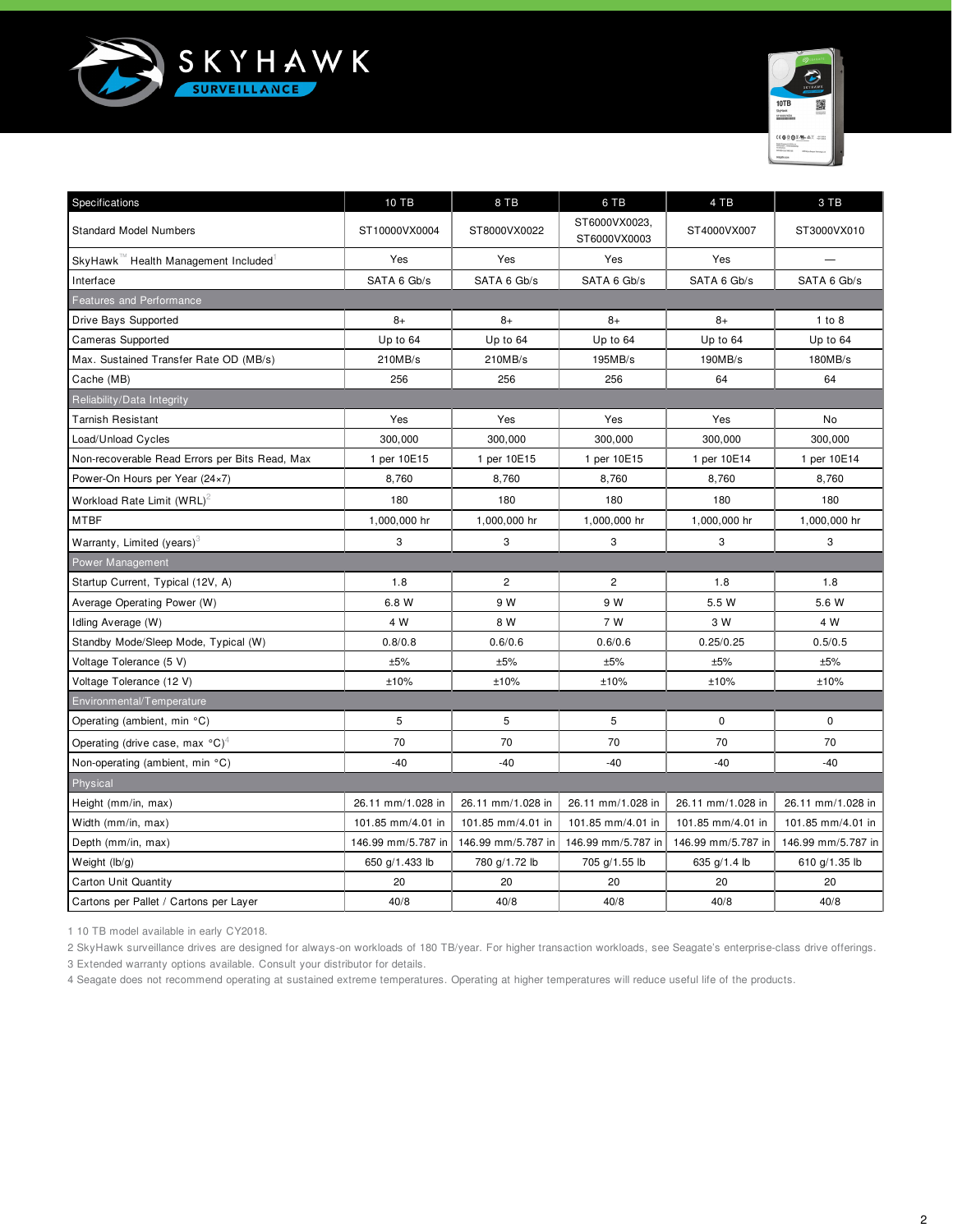



| Specifications                                        | 2 TB               | 1 TB               |  |  |  |
|-------------------------------------------------------|--------------------|--------------------|--|--|--|
| <b>Standard Model Numbers</b>                         | ST2000VX008        | ST1000VX005        |  |  |  |
| SkyHawk™ Health Management Included                   |                    |                    |  |  |  |
| Interface                                             | SATA 6 Gb/s        | SATA 6 Gb/s        |  |  |  |
| <b>Features and Performance</b>                       |                    |                    |  |  |  |
| Drive Bays Supported                                  | 1 to 8             | 1 to 8             |  |  |  |
| Cameras Supported                                     | Up to 64           | Up to 64           |  |  |  |
| Max. Sustained Transfer Rate OD (MB/s)                | 180MB/s            | 180MB/s            |  |  |  |
| Cache (MB)                                            | 64                 | 64                 |  |  |  |
| Reliability/Data Integrity                            |                    |                    |  |  |  |
| <b>Tarnish Resistant</b>                              | No                 | No                 |  |  |  |
| Load/Unload Cycles                                    | 300,000            |                    |  |  |  |
| Non-recoverable Read Errors per Bits Read, Max        | 1 per 10E14        | 1 per 10E14        |  |  |  |
| Power-On Hours per Year (24×7)                        | 8,760              | 8,760              |  |  |  |
| Workload Rate Limit $(WRL)^2$                         | 180                | 180                |  |  |  |
| <b>MTBF</b>                                           | 1,000,000 hr       | 1,000,000 hr       |  |  |  |
| Warranty, Limited (years) <sup>3</sup>                | 3                  | 3                  |  |  |  |
| Power Management                                      |                    |                    |  |  |  |
| Startup Current, Typical (12V, A)                     | 1.8                | 1.8                |  |  |  |
| Average Operating Power (W)                           | 5.6 W              | 5.6 W              |  |  |  |
| Idling Average (W)                                    | 4 W                | 4 W                |  |  |  |
| Standby Mode/Sleep Mode, Typical (W)                  | 0.5/0.5            | 0.5/0.5            |  |  |  |
| Voltage Tolerance (5 V)                               | ±5%                | ±5%                |  |  |  |
| Voltage Tolerance (12 V)                              | ±10%               | ±10%               |  |  |  |
| Environmental/Temperature                             |                    |                    |  |  |  |
| Operating (ambient, min °C)                           | $\mathbf 0$        | $\mathbf 0$        |  |  |  |
| Operating (drive case, max $^{\circ}$ C) <sup>4</sup> | 70                 | 70                 |  |  |  |
| Non-operating (ambient, min °C)                       | -40                | $-40$              |  |  |  |
| Physical                                              |                    |                    |  |  |  |
| Height (mm/in, max)                                   | 26.11 mm/1.028 in  | 20.2 mm/0.795 in   |  |  |  |
| Width (mm/in, max)                                    | 101.85 mm/4.01 in  | 101.85 mm/4.01 in  |  |  |  |
| Depth (mm/in, max)                                    | 146.99 mm/5.787 in | 146.99 mm/5.787 in |  |  |  |
| Weight (lb/g)                                         | 610 g/1.35 lb      | 415 g/0.915 lb     |  |  |  |
| <b>Carton Unit Quantity</b>                           | 20                 | 25                 |  |  |  |
| Cartons per Pallet / Cartons per Layer                | 40/8               | 40/8               |  |  |  |

1 10 TB model available in early CY2018.

2 SkyHawk surveillance drives are designed for always-on workloads of 180 TB/year. For higher transaction workloads, see Seagate's enterprise-class drive offerings.

3 Extended warranty options available. Consult your distributor for details.

4 Seagate does not recommend operating at sustained extreme temperatures. Operating at higher temperatures will reduce useful life of the products.